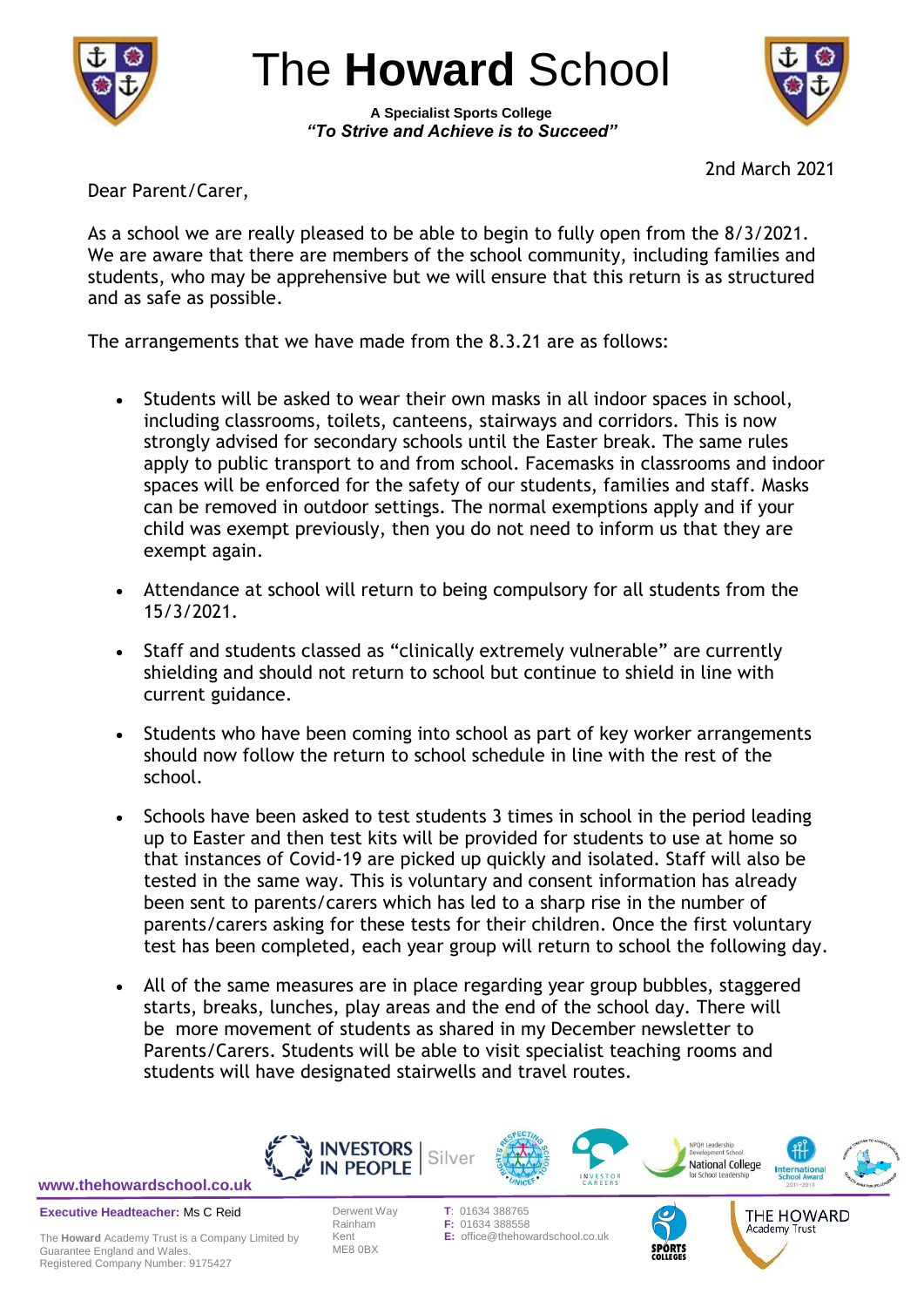- Students must follow the outdoor one way system when moving between blocks.
- Students must follow the guidance on entry and exit points for every block / classroom.
- When in corridors or stairwells, everyone will adopt a "keep left" protocol to ensure safe and quick movement when travelling.
- Staff will be on duty at key locations in all areas of the school during lesson changeovers to supervise the safe movement of students.
- As a school, we want to support students to return but we will take very seriously any incident which threatens the safety of the school community.
- Students will sit side by side, facing the front wherever possible in teaching rooms.
- Students must use their school pencil case; staff can loan scissors and calculators but these must be sanitised after use.
- Staff should remain at the front of the classroom, maintaining a 2m distance wherever possible.
- Classroom doors and windows must be left open; coats can be worn at the discretion of the teacher.
- Students may use the nearest toilet during lessons if absolutely necessary; hands must be washed before leaving the toilet & sanitised on return.
- When a positive infection is identified in school, students will still be required to isolate if they have had contact with a positive case and, as before, the decision about who is required to isolate will be made on advice from Public Health England and regional advisors/Track and Trace teams.
- **If your child or anyone in your household is displaying coronavirus symptoms, your child must stay at home until they or the member of the household has had a negative test result.**
- Online lessons will continue during the period of the 8th-12th March but some lessons will not happen in the morning to allow year groups returning to school to be inducted.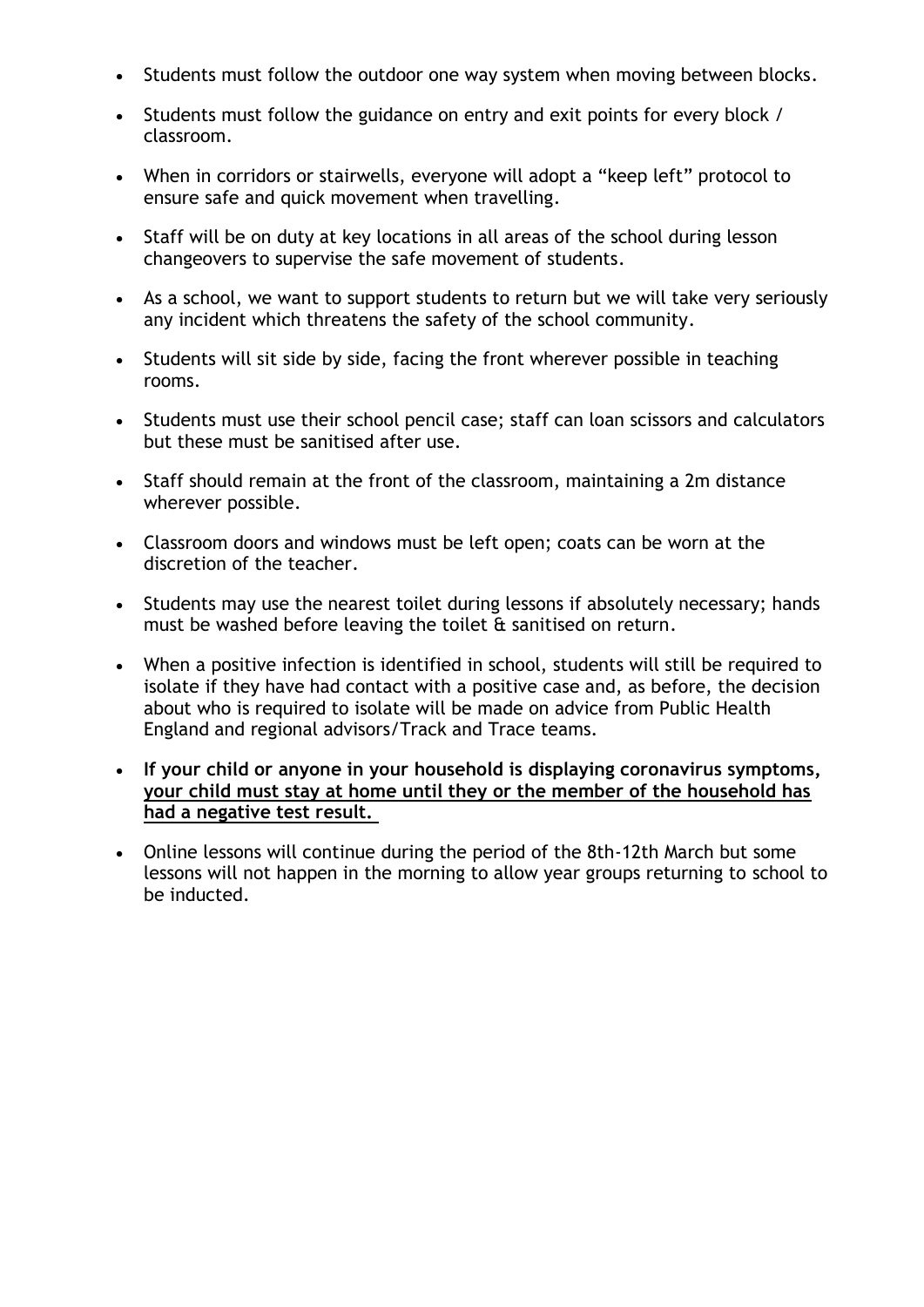## **Please find below the plan to return students in the week beginning the 8.3.21 and then the plan for the week beginning the 15.3.21.**

| Return to School -week commencing 8th March |                                      |                                                     |                                              |                                            |                                                 |  |  |
|---------------------------------------------|--------------------------------------|-----------------------------------------------------|----------------------------------------------|--------------------------------------------|-------------------------------------------------|--|--|
| Yr                                          | Monday                               | Tuesday                                             | Wednesdav                                    | Thursday                                   | Fridav                                          |  |  |
| $\overline{7}$                              | Test 1<br><b>Remote Learning</b>     | Arrive 8.30 induction<br><b>Lessons from P2</b>     | <b>Arrive 10.30</b><br><b>Lessons P2-5</b>   | <b>Arrive 10.30</b><br><b>Lessons P2-5</b> | Arrive 950<br><b>Lessons P2-5</b>               |  |  |
| 8                                           | <b>Remote Learning</b>               | <b>Remote Learning from P2</b>                      | <b>Remote Learning from P2</b>               | Test 1<br><b>Remote Learning from P2</b>   | Arrive 8.30 Induction<br><b>Lessons from P2</b> |  |  |
| 9                                           | Remote Learning                      | Remote Learning from P2                             | Remote Learning from P2                      | Remote Learning from P2                    | Test 1<br>Remote Learning from P2               |  |  |
| 10                                          | <b>Remote Learning</b>               | Remote Learning from P2                             | Test 1<br>Remote Learning from P2            | Arrive 9.10 induction<br>Lessons P2-5      | Arrive 9.30<br>Lesson from P2                   |  |  |
| 11                                          | <b>Remote Learning</b>               | Test 1<br>Remote Learning from P2                   | Arrive 9.10<br>Lessons P2-5                  | Arrive 10.30<br>Lessons P2-5               | Arrive 9.50<br>Lesson from P2                   |  |  |
| 12                                          | Remote learning                      | Remote Learning from P2                             | <b>Test 1 25%</b><br>Remote Learning from P2 | Test 1 75%<br>Remote Learning from P2      | Arrive 8.30 induction<br>Lessons from P2        |  |  |
| 13                                          | Test 1 50%<br><b>Remote Learning</b> | <b>Test 1 50%</b><br><b>Remote Learning from P2</b> | Arrive 9.10 induction<br>Lessons P2-5        | <b>Arrive 10.10</b><br>Lessons P2-5        | Arrive 9.30<br>Lessons form P2                  |  |  |

## Return to School -week commencing 15th March

| Yr             | Monday                                                      | Tuesday                               | Wednesday               | Thursday                   | Friday              |
|----------------|-------------------------------------------------------------|---------------------------------------|-------------------------|----------------------------|---------------------|
| $7\overline{}$ | Test 2<br>Arrive 10.30<br><b>Lessons from P2</b>            | <b>Normal TT</b>                      | <b>Normal TT</b>        | <b>Normal TT</b>           | Normal TT           |
| 8              | <b>Arrive 10.30</b><br>Lessons from P2                      | <b>Normal TT</b>                      | <b>Normal TT</b>        | Test 2<br><b>Normal TT</b> | Normal TT           |
| 9              | Arrive 9.10 Induction<br>Lessons from P2                    | Normal TT                             | Normal TT               | Normal TT                  | Test 2<br>Normal TT |
| 10             | <b>Arrive 10.10</b><br>Lessons from P2                      | Normal TT                             | Test 2<br>Normal TT     | Normal TT                  | Normal TT           |
| 11             | <b>Arrive 10.30</b><br>Lessons from P2                      | Test 2<br>Normal TT                   | Normal TT               | Normal TT                  | Normal TT           |
| 12             | <b>Arrive 10.10</b><br>Lessons from P2                      | Normal TT                             | Test 2 25%<br>Normal TT | Test 2 75%<br>Normal TT    | Normal TT           |
| 13             | <b>Test 2 50%</b><br><b>Arrive 10.10</b><br>Lessons from P2 | <b>Test 2 50%</b><br><b>Normal TT</b> | Normal TT               | <b>Normal TT</b>           | Normal TT           |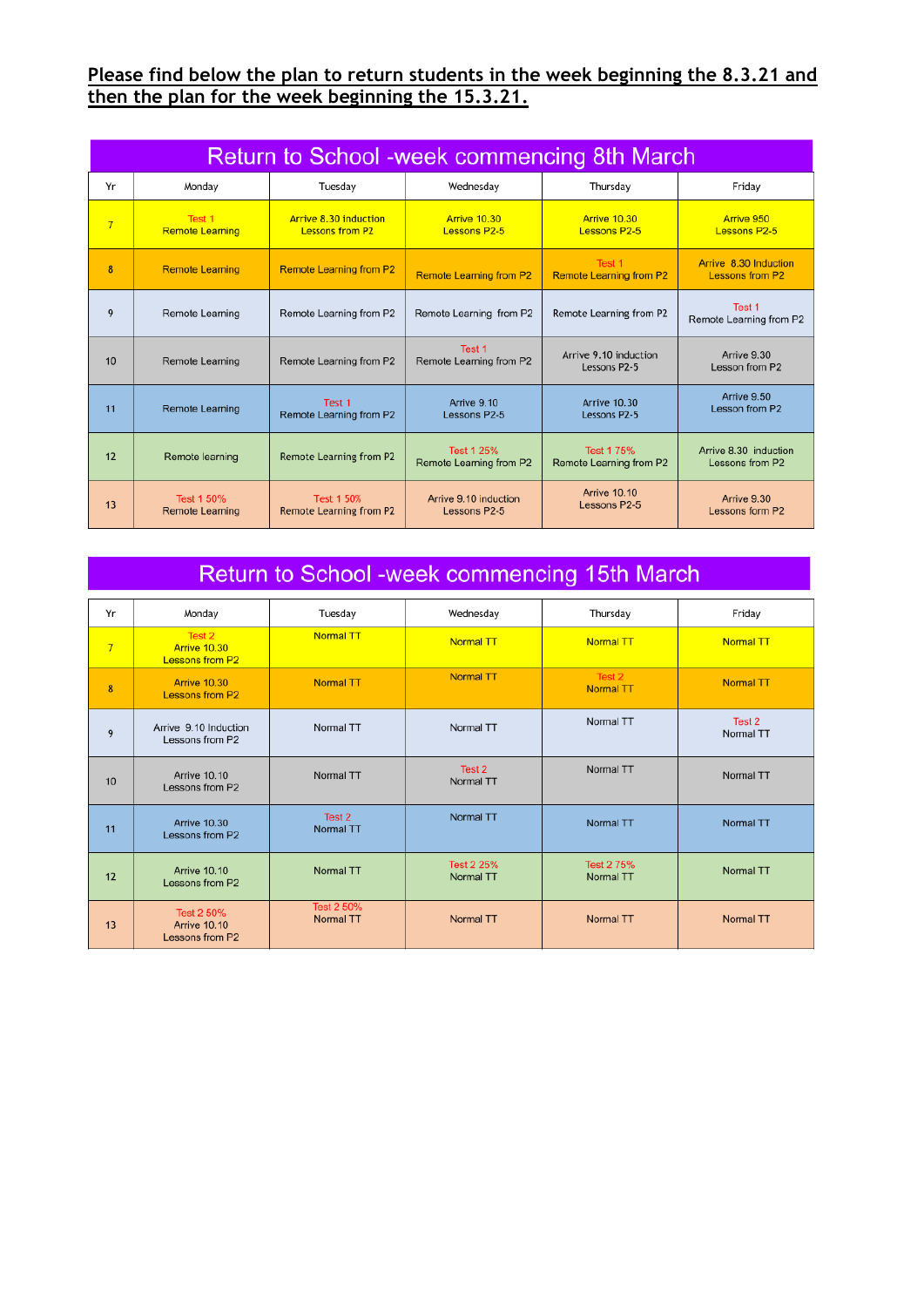## **Please find below the school day Monday to Thursday and then the school day on Friday. None of this has changed from December 2020.**

| School timetable Monday - Thursday - no change |                       |                              |                                 |                               |                              |                          |                                                |                            |  |
|------------------------------------------------|-----------------------|------------------------------|---------------------------------|-------------------------------|------------------------------|--------------------------|------------------------------------------------|----------------------------|--|
| Yr                                             | CDW<br>8.30-9.10      | P <sub>1</sub><br>9.10-10.10 | P2 10.10-11.30<br>Inc. break    | P <sub>3</sub><br>11.30-12.30 | P4 12.30-14.00<br>Inc. lunch | <b>P5</b><br>14.00-15.00 | <b>Break Area</b>                              | Wet Weather Area           |  |
| $\overline{7}$                                 | <b>Arrive</b><br>8.30 |                              | <b>Break</b><br>$10.10 - 10.30$ |                               | Lunch<br>12.30-13.00         | <b>Depart</b><br>14.40   | <b>Yr7 Canteen</b><br><b>Table Tennis Area</b> | <b>Yr7 Canteen</b>         |  |
| 8                                              | Arrive<br>8.30        |                              | <b>Break</b><br>10.10-10.30     |                               | Lunch<br>12.30-13.00         | <b>Depart</b><br>14.40   | M canteen lhs<br><b>Bowl</b>                   | <b>Main Hall</b>           |  |
| 9                                              | Arrive<br>8.45        |                              | <b>Break</b><br>11.10-11.30     |                               | Lunch<br>13,30-14.00         | Depart<br>14.50          | M block lhs<br>Table Tennis area               | M canteen lhs<br>Gym 1     |  |
| 10                                             | Arrive<br>8.50        |                              | <b>Break</b><br>11.10-11.30     |                               | Lunch<br>13.30-14.00         | Depart<br>14.50          | M block rhs<br>Main Field                      | M canteen lhs<br>Main Hall |  |
| 11                                             | Arrive<br>8.40        |                              | <b>Break</b><br>10.10-10.30     |                               | Lunch<br>12.30-13.00         | <b>Depart</b><br>15.00   | M block rhs<br>Main Field                      | M canteen rhs<br>Gym 1     |  |
| 12                                             | Arrive<br>8.50        |                              | <b>Break</b><br>11.10-11.30     |                               | Lunch<br>12.30-13.00         | Depart<br>15.00          | <b>Sixth Form</b>                              | <b>Sixth Form</b>          |  |
| 13                                             | Arrive<br>8.50        |                              | <b>Break</b><br>11.10-11.30     |                               | Lunch<br>12.30-13.00         | <b>Depart</b><br>15.00   | <b>Sixth Form</b>                              | <b>Sixth Form</b>          |  |

土地

| School timetable Friday no CDW or line up - no change |             |                                         |                             |                             |                                                |                                   |  |
|-------------------------------------------------------|-------------|-----------------------------------------|-----------------------------|-----------------------------|------------------------------------------------|-----------------------------------|--|
| Yr                                                    | P1 830-930  | P <sub>2</sub> 9.30-10.50<br>Inc. break | P <sub>3</sub><br>1050-1150 | P <sub>4</sub><br>1150-1250 | <b>Break Area</b>                              | Wet Weather Area                  |  |
| $7\overline{ }$                                       | Arrive 8.30 | <b>Break</b><br>9.30-9.50               |                             | Depart 1230                 | <b>Yr7 Canteen</b><br><b>Table Tennis Area</b> | <b>Yr7 Canteen</b>                |  |
| 8                                                     | Arrive 8.30 | <b>Break</b><br>9.30-9.50               |                             | Depart 1230                 | M canteen rhs<br><b>Bowl</b>                   | <b>Main Hall</b>                  |  |
| 9                                                     | Arrive 8.45 | <b>Break</b><br>10.30-10.50             |                             | Depart 1240                 | M block rhs<br>Table Tennis area               | M canteen lhs<br>Gym 1            |  |
| 10                                                    | Arrive 8.50 | <b>Break</b><br>10.30-10.50             |                             | Depart 1240                 | M block lhs<br>Main Field                      | M canteen lhs<br><b>Main Hall</b> |  |
| 11                                                    | Arrive 8.40 | <b>Break</b><br>9.30-9.50               |                             | Depart 1250                 | M block lhs<br><b>Main Field</b>               | M canteen rhs<br>Gym 1            |  |
| 12                                                    | Arrive 8.30 | <b>Break</b><br>10.30-10.50             |                             | Depart 1250                 | <b>Sixth Form</b>                              | <b>Sixth Form</b>                 |  |
| 13                                                    | Arrive 8.30 | <b>Break</b><br>10.30-10.50             |                             | Depart 1250                 | <b>Sixth Form</b>                              | <b>Sixth Form</b>                 |  |